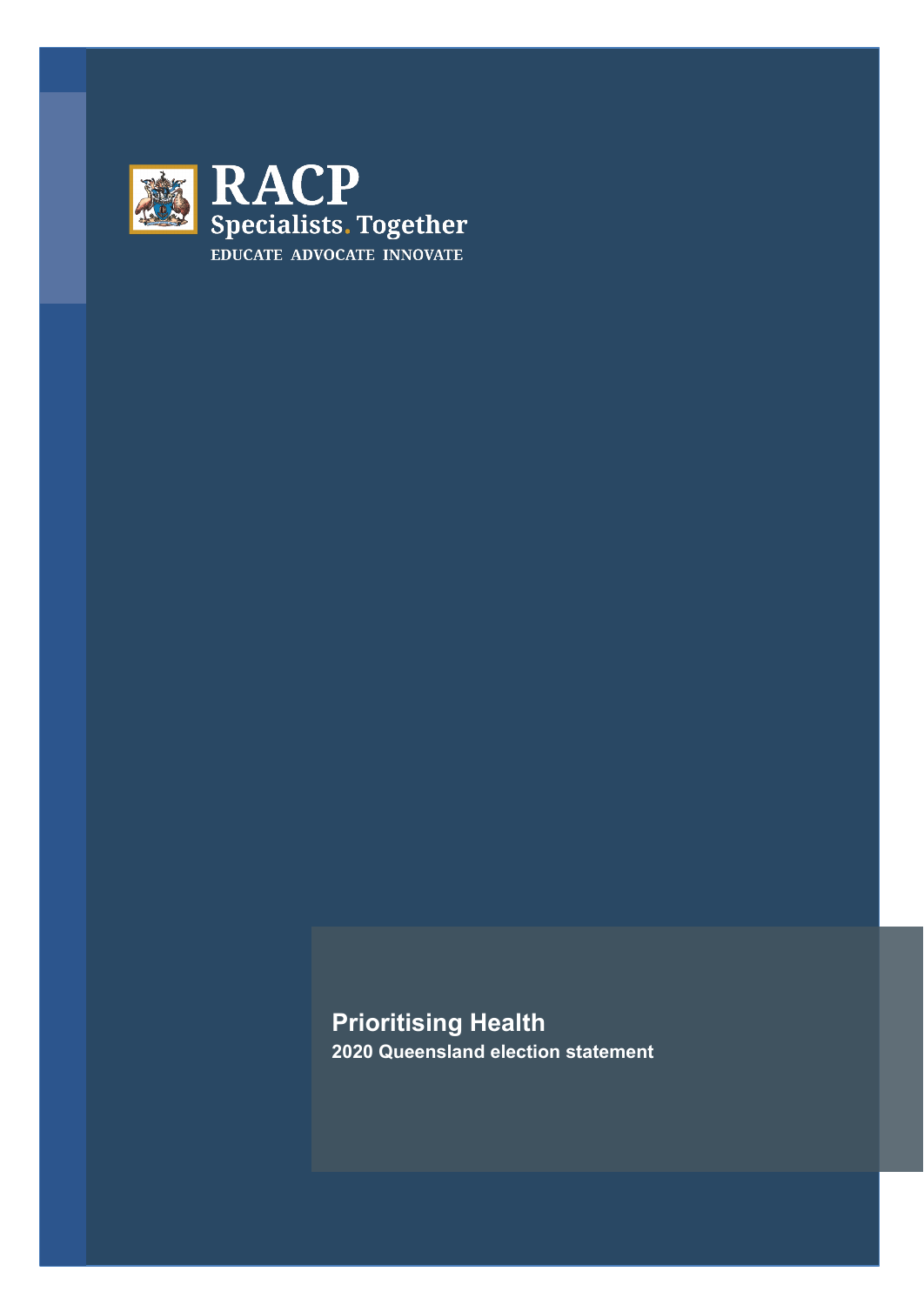# **About The Royal Australasian College of Physicians (RACP)**

The RACP trains, educates and advocates on behalf of over 18,000 physicians and 8,500 trainee physicians across Australia and New Zealand, including 1770 physicians and 1016 trainee physicians in Queensland (QLD).[1](#page-13-0) The College represents a broad range of medical specialties including general medicine, paediatrics and child health, cardiology, respiratory medicine, neurology, oncology, addiction medicine, public health medicine, occupational and environmental medicine, palliative medicine, sexual health medicine, and rehabilitation medicine.[2](#page-13-1)

The RACP acknowledges the traditional owners and custodians of the land on which our members practise, live, and teach. We extend our respect to all Aboriginal, Torres Strait Islander, and Māori people and value the importance of their ongoing connection to land, sea, sky, and community. We pay our deepest respect to Elders past, present, and emerging. And together we re-state our shared commitment to advancing Aboriginal, Torres Strait Islander, and Māori health and education as core business of the College.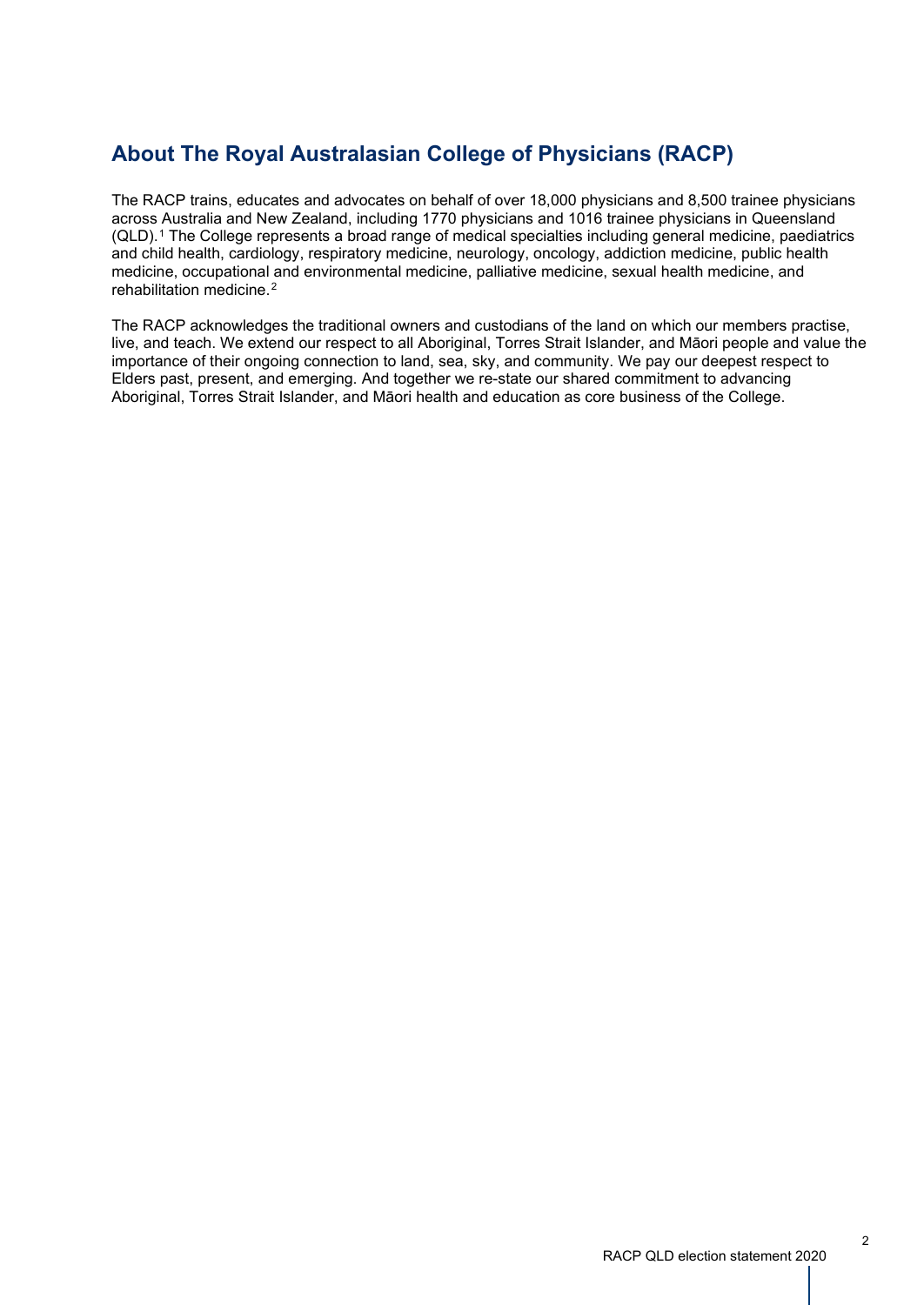## **Overview**

The RACP and its Queensland Regional Committee are committed to working with all political parties on the development of health policies that are based on evidence, informed by specialist expertise and experience, and focused on ensuring the provision of high quality healthcare accessible to all, and integrated across primary, secondary, and tertiary services, as well as across the public and private sectors.

Beyond the drive for medical excellence, the RACP is committed to developing policies, programs, and initiatives which will improve the health of communities and address the inequities that underpin so many poor health outcomes. Patients should have access to an integrated and well-coordinated health system. Governments should take a whole-of-government approach to improve health, including addressing the social determinants of health.

The RACP is committed to advancing Aboriginal and Torres Strait Islander health and education as core business of the College, implemented via a comprehensive Indigenous Strategic [Framework.](https://www.racp.edu.au/about/board-and-governance/governance-documents/indigenous-strategic-framework-2018-2028) We are a founding member of the Close the Gap Campaign for equality in health status and life expectancy between Aboriginal and Torres Strait Islander peoples and non-Indigenous Australians by the year 2030, and we advocate strongly in conjunction with valued partners including Indigenous peak health organisations.

Queensland has made real gains in recent years that we applaud and want to see maintained. These include a strong response to accelerated silicosis, and legislation to ensure each Hospital and Health Service has both a strategy for achieving health equity for Aboriginal people and Torres Strait Islander people, and one or more Aboriginal and/or Torres Strait Islander people as board members.[3](#page-13-2)

This statement sets out our advocacy priorities for the coming years.

## **The Impact of COVID-19**

The next parliament, and the government in office after this election, will faces challenges like never before.

Due to the epidemiology of the novel coronavirus that causes COVID-19 and the need, at times, for a very nimble public health response, we are not making specific recommendations about it in this statement except in respect to physician and trainee wellbeing. However, as the sole accredited provider of specialist medical education for public health physicians, infectious diseases physicians, and respiratory physicians and paediatricians (among other specialties), we seek and expect appropriate input into Queensland's ongoing management and response to COVID-19.

In addition to death, suffering, grief, societal disruption, and social distancing around the world, the COVID-19 pandemic poses a high-stakes set of tests for the next QLD government and the specialist medical community alike. Simultaneously, the pressure to mitigate and combat the novel coronavirus has brought about real collaboration and ingenuity, which the incoming government should support and foster. This is a pivotal moment for the health and healthcare needs of Queenslanders. The foundation of innovation must be a stable, well run, and well resourced hospital system. Now is not the time for belt tightening, especially in the areas of general medicine which carry the load of routine, day in day out physician care.

Lessons can be learned from the effective approach taken by Aboriginal and Torres Strait Islander public health practitioners and researchers in Queensland and nationally to combat the impact of COVID-19. This approach has been pivotal in identifying the issues, setting priorities, and proposing solutions for culturally informed strategies relating to the COVID-19 response, including in remote communities. Self-determination has been fundamental to the outcomes, as has a consistent equity lens.

## **Our priorities**

We have identified six priority areas for 2020 and beyond, each with specific recommendations for the incoming government. These priorities reflect the clinical expertise and professional experience of our members, as well as the opportunities for improvement that we and our physician and trainee colleagues across the state encounter in the course of our work. These priority areas have been selected because we see clear potential benefits to overall health and improved patient outcomes.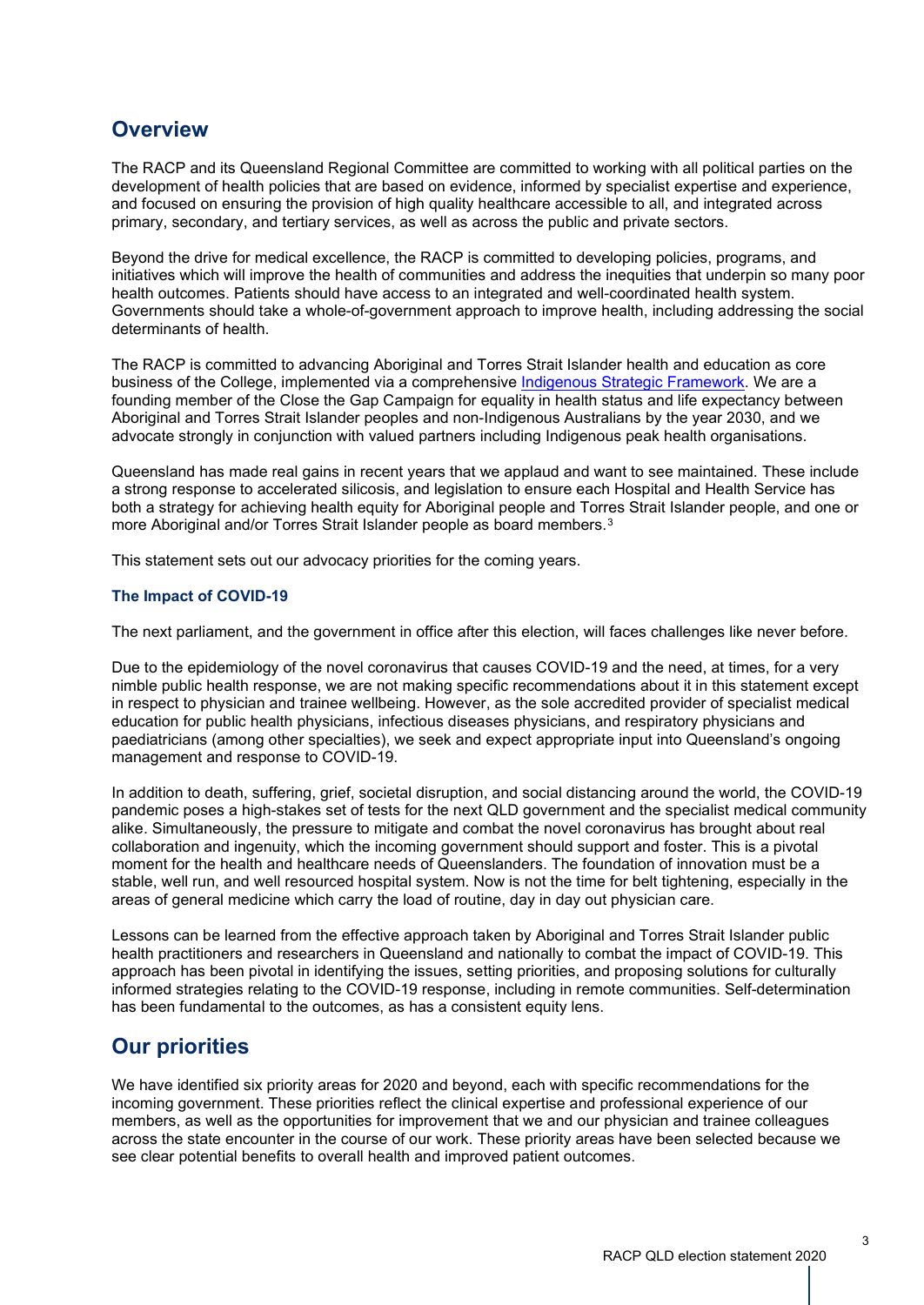Over and above these priority areas, we seek a continued cooperative and productive relationship with the government in the next term, noting that the RACP routinely makes important contributions and submissions to parliamentary (and other) inquiries, taskforces, panels, and reviews. As the professional organisation for physicians and paediatricians, the RACP is a key source of advice and expertise across specialist medicine, health, hospitals, and health systems. To enable us to provide that advice we consult internally each and every time, which means we have not always been able to meet very short deadlines given to us. We respectfully request 4-6 weeks minimum for all but the most urgent matters, and always when we are invited to contribute to parliamentary committee work or routine Queensland Health consultations.

Our objective is to provide advice on improving and optimising the Queensland health system so it continues to operate at a world-class level, delivering good health outcomes in a sustainable way that works well for patients and physicians alike. This will require innovation, increased efficiency and effectiveness, and a focus on integrated high quality, high value specialist care.

## **1. Wellbeing of the specialist and trainee specialist workforce**

Doctors' health and wellbeing is a growing concern within the RACP, and within the medical profession and the community more generally, prompted by several tragic early deaths of doctors in training. A steadily increasing literature, and a profession-wide consensus supports wellbeing being taken appropriately seriously.

We have long known that junior doctors report high rates of burnout, emotional exhaustion, and cynicism,<sup>[4](#page-13-3)</sup> and our members see this phenomenon first-hand. All RACP's Queensland trainees, like most junior doctors, are simultaneously engaged in postgraduate specialist medical training and work in the state's health system in over 60 accredited training locations statewide.

The RACP recognises that high quality specialist training is demanding and that there are intrinsic pressures and stressors within medical workplaces that are not always avoidable. Specialist training is a shared responsibility, and we believe that improving the health and wellbeing of trainees requires the cooperation of government, hospitals, health services, specialist colleges, training supervisors, doctors' own doctors, and doctors themselves.

The RACP has previously joined the New South Wales Government, other colleges, educators, and regulators in endorsing the NSW Health *Statement of Agreed Principles on a [Respectful](https://www.health.nsw.gov.au/workforce/culture/Publications/respectful-culture-in-medicine.pdf) Culture in Medicine,* which recognises that "past practices and behaviours have not always met the accreditation standards required to provide a safe, inclusive and respectful environment." We encourage the adoption or development of a comparable Statement of Agreed Principles in Queensland.

The RACP is determined to take an active role in shaping a healthier training culture for doctors. While recent improvements to working hours and culture in medicine are a good start, more needs to be done to address the untenable working hours and unacceptable behaviour in some hospitals and training sites.

As indicated in our new accreditation standards, our expectation is that all training sites provide a safe, respectful working and learning environment and address any behaviour that undermines self-confidence or professional confidence as soon as it is evident.

The RACP seeks a continuing commitment from all political parties to work in partnership with the College finding ways to combat discrimination, bullying, harassment, and racism. This includes taking proactive steps to enable, normalize, and accommodate safe work arrangements and practices, and to support all aspects of a physician's work including leadership, training, and career development opportunities in a way that is appropriately mindful of family and other care responsibilities.

Bullying or harassment of any kind is totally unacceptable—to or from Fellows, trainees (of the RACP or other colleges), non-trainee junior doctors, other health practitioners, or anybody. The RACP has zero tolerance for such behaviour.<sup>[5](#page-13-4)</sup>

While working conditions are improving for junior doctors, albeit gradually, there are also areas of improvement for senior doctors. At present, many physicians and paediatricians have only enough time for clinical duties. The RACP would like the government in office after the election to explore measures that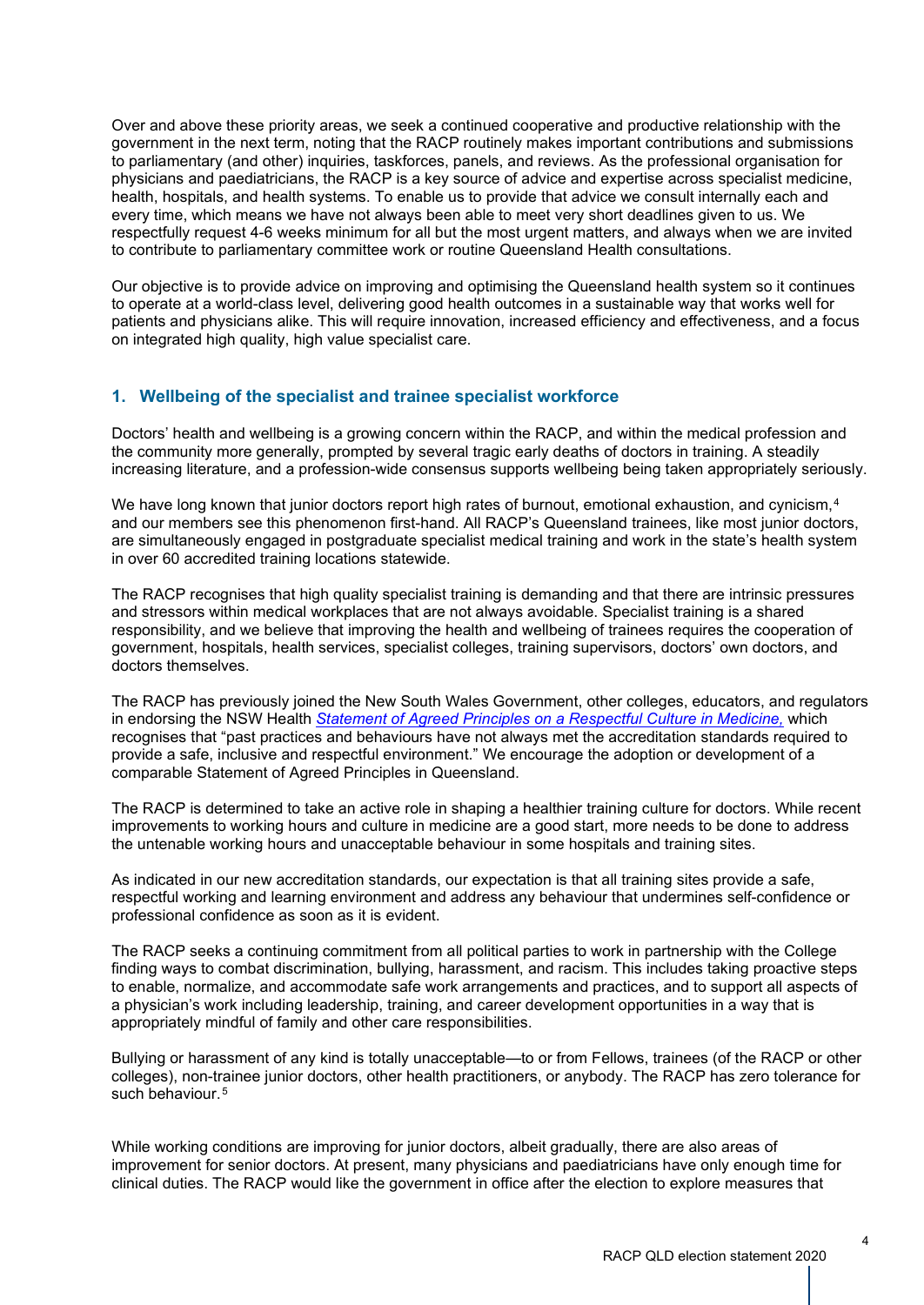support senior doctors' ongoing professional development, and flexibility to conduct research. These are key to maintaining Queensland as an international leader in health care and medical research.

The RACP also invites all parties to commit the post-election Queensland Government to signing our [Health](https://www.racp.edu.au/advocacy/division-faculty-and-chapter-priorities/faculty-of-occupational-environmental-medicine/health-benefits-of-good-work) [Benefits](https://www.racp.edu.au/advocacy/division-faculty-and-chapter-priorities/faculty-of-occupational-environmental-medicine/health-benefits-of-good-work) of Good Work principles, an initiative from the RACP's Australasian Faculty of Occupational and Environmental Medicine (AFOEM).

Our recommendations reflect the RACP's strong support for building a safe and respectful culture of training for junior doctors, and high-quality specialist care for patients.

## **The RACP recommends the incoming Government:**

- Prioritise and commit to improving trainee and physician health and wellbeing, to providing a positive workplace culture and working conditions for trainees and physicians.
- Commit to workplaces and workforce models that support high quality specialty training.
- Work collaboratively with the RACP and other stakeholders to eliminate bullying and harassment.
- Adopt the NSW Statement of Agreed Principles on a Respectful Culture in Medicine, or develop a comparable one in Queensland.
- Become a signatory to the AFOEM Health Benefits of Good Work Principles to further champion health and wellbeing and supportive workplace culture in the health sector.

## **2. Doctors' wellbeing during a pandemic**

Over and above morbidity and mortality from COVID-19's physical affects, published literature attests to higher rates of anxiety, distress, insomnia, and symptoms of depression among doctors and nurses in fever clinics and wards for patients with the disease.<sup>[6](#page-13-5)</sup>

In addition, there is established literature examining the effects on healthcare workers of previous novel infectious diseases including Severe Acute Respiratory Syndrome (SARS) patients. For example, in 2003, Toronto healthcare workers caring for SARS patients reported higher levels of burnout, psychological distress, and post-traumatic stress compared to a control group nearby. [7](#page-13-6)

Another study of SARS in Taiwan indicates that, in addition to readily conceivable reasons for emotional distress such as fear of contagion, concern for family members, stigma, and interpersonal isolation, "conscription of non-specialists into infectious disease work" was associated with the presence of significant emotional distress.<sup>[8](#page-13-7)</sup> It is important that health systems and the governments that run them take active steps to minimize the psychological impact which we know can result from such work.

A rapid review and meta-analysis conducted by Queensland researchers in early 2020 examined the psychological impact on healthcare workers who worked during viral epidemics such as SARS (2003), H1N1 Influenza (2009), Middle East Respiratory Syndrome (2012), H7N9 Influenza (2013), and Ebola virus disease (2014):

*[F]actors for psychological distress included being younger, being more junior, being the parents of dependent children, or having an infected family member. Longer quarantine, lack of practical support, and stigma also contributed.[9](#page-13-8)*

The meta-analysis found the following factors to be protective for psychological wellbeing:

- Frequent short breaks
- Adequate time off work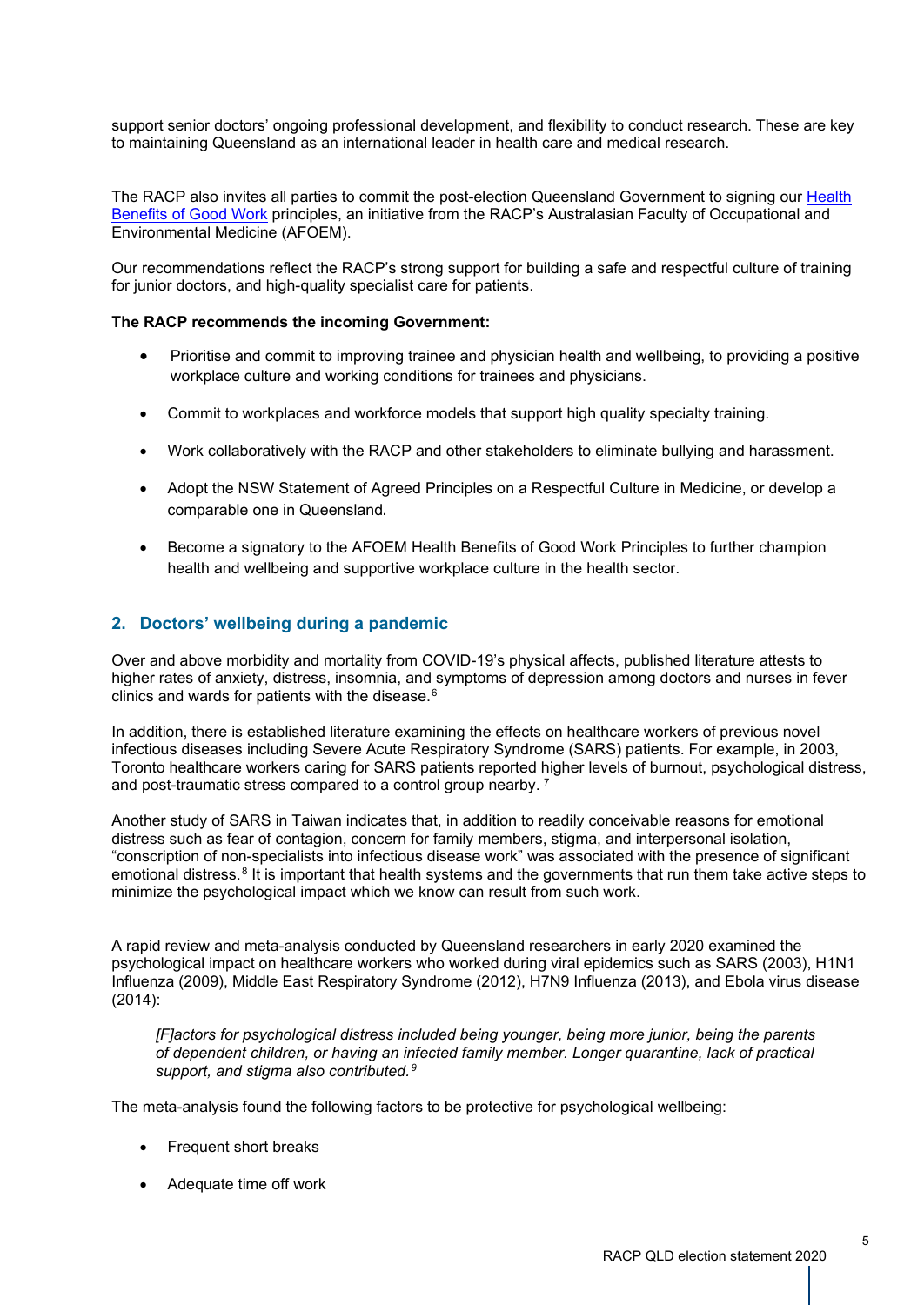- Family support
- Clear communication between hospital and staff
- Faith in infection control measures
- Access to psychological support services<sup>[10](#page-13-9)</sup>
- Development of staff support protocols
- Access to adequate PPE
- Seeing infected colleagues getting better
- A general drop in disease transmission
- Age and experience was correlated to lower stress.

While the quality of findings varies, it is clear that psychological support and a range of practical measures can make a difference in reducing psychological morbidity among healthcare workers. While the epidemiology of COVID-19 is different to previous viral epidemics, these findings may point to potential strategies the Queensland Government can institute, promote and encourage.

Media and medical literature have reported deaths by suicide among healthcare workers in multiple countries. While noting that many deaths by suicide are multi-factoral, the burden of treating patients who are unable to have visitors falls on hospital staff. Doubtless an emotional toll falls on those who provide end of life care to patients who die of COVID-19 while unable to see their loved ones.

The Queensland Government should generate a state-specific healthcare worker wellbeing strategy that is dedicated to the mental health and wellbeing of Queensland healthcare workers and other essential workers (such as aged care staff), based on the National Mental Health and Wellbeing Pandemic Response Plan. That national plan correctly identifies that:

*There is a particular risk of deterioration in the mental health of frontline and health workers who are actively involved in responding to the COVID-19 pandemic in the short and long term. The physical experience of providing safe care, heightened physical isolation from loved ones, hypervigilance, higher demands in work, and reduced capacity to access social support all heighten the risks for these essential workers. Research from previous pandemics confirms this, demonstrating increased rates of PTSD among these workers.*

This National Plan has been supported by National Cabinet and was developed with the leadership of other jurisdictions (New South Wales, Victoria, and the Commonwealth).

It is a Queensland Government responsibility to deliver on the important and specific immediate actions which the Plan carefully outlines and "encourage[s]" – in other words, this will take a political decision to implement its recommendations in Queensland.

The potential for widespread COVID-19 infections in Queensland generally has detrimental effects on doctors' wellbeing, even aside from the potential for direct effect from contracting COVID-19 in their workplaces. We know this has been the case in previous viral outbreaks.<sup>[11](#page-13-10)</sup> Indeed, there is some evidence that while small case numbers are obviously desirable overall, the impact may be worse for the particular health care workers who care for one patient only.<sup>[12](#page-13-11)</sup>

The incoming government has a duty to develop robust arrangements to provide continuity of care for patients (including for non-COVID-19 related healthcare) while maximising policy settings, actions, and activities that most effectively support doctors' wellbeing. The incoming government should bear in mind that the unique stressors and risks for healthcare workers exist on top of the widespread stressors and risks that are being experienced by the general public, such as family members' unemployment, isolation, and fear.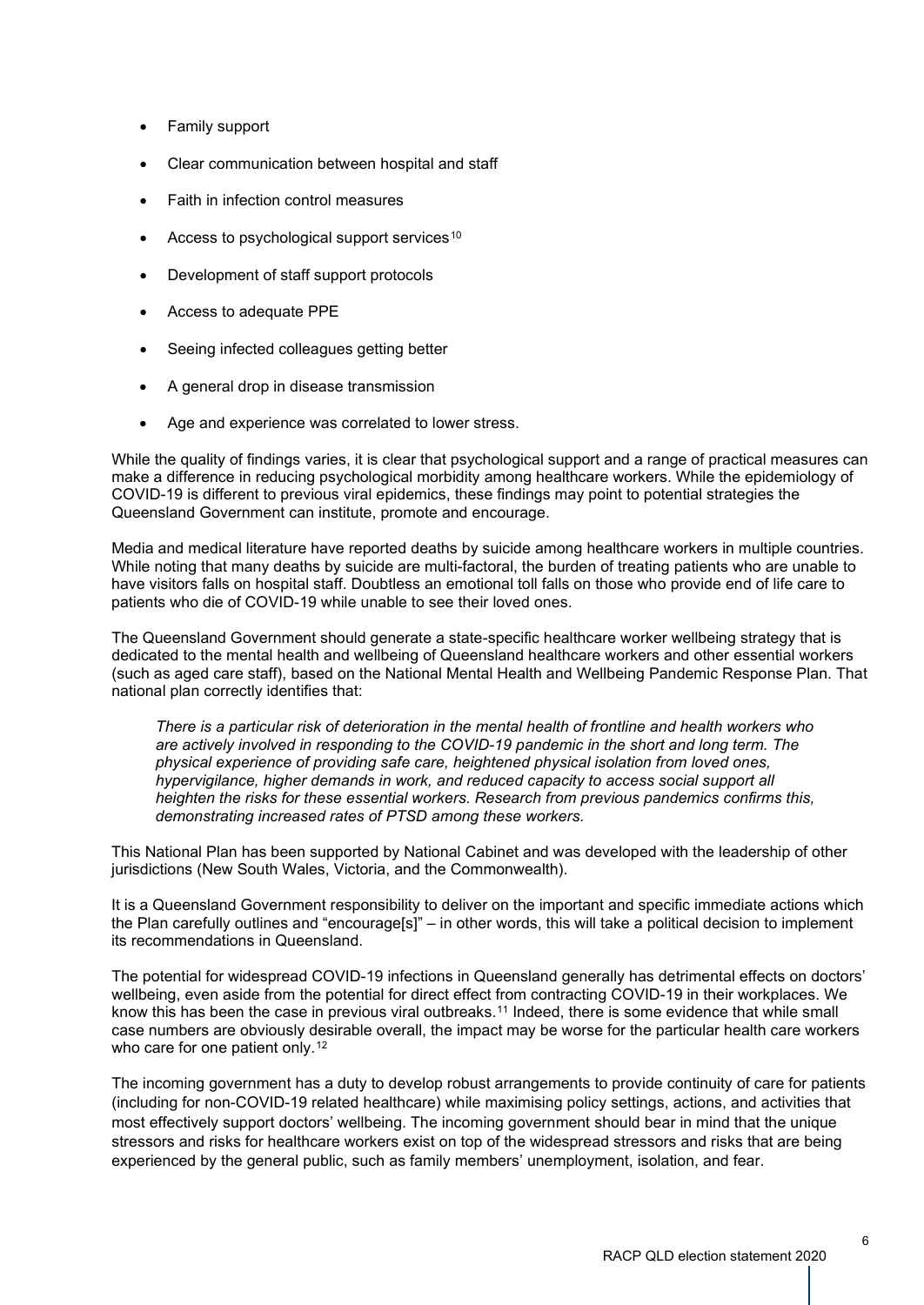## **In relation to doctors' wellbeing during the pandemic, the RACP recommends the incoming government:**

- Swiftly develop detailed plans to minimise the infection risk to healthcare workers likely to be at elevated risk of coronavirus infection.
- Develop arrangements to address issues including but not limited to:
	- o PPE supply and availability
	- o PPE training and fit-testing
	- o backfilling of staff on sick leave or in precautionary isolation
	- $\circ$  the risk to physicians' families and the burden that risk causes on healthcare workers
	- o job instability
	- o confidential psychological support services
- Support wellbeing research.
- Implement protective measures in a way that permits accurate evaluation and refinement over time.
- Ensure support for health services to continue training and assessment for medical specialist trainees in this pandemic. This requires rostering and resourcing to enable participation in education, study leave, and exam preparation and attendance.

## **In relation to PPE,**[13](#page-13-12) **the RACP is on the record urging all governments to:**

- Commit to a target of zero occupationally acquired healthcare worker COVID-19 infections.
- Ensure frontline health care workers have access to necessary PPE (in public and private hospitals as well as residential aged care settings).
- Ensure physicians and paediatricians working in private practice in the community can access the National Medical Stockpile for their PPE requirements.
- Provide transparent information about reserves in the National Medical Stockpile, including by jurisdiction.
- Report nationally, and by jurisdiction, on health care workers testing positive to COVID-19 by jurisdiction, age group, occupation, primary workplace, and whether the infection was occupationally acquired.
- Extend PPE requirement for the use of N95 masks to aged care facilities.

## **3. Geriatric and related services**

Queensland has good geriatric service availability in many areas, but expanding access beyond metropolitan Queensland remains a challenge. The availability of geriatric medical and psychogeriatric services should be expanded, including by outreach and telehealth.<sup>[14](#page-13-13)</sup> Combined with the aging population, gaps in service coverage means Queensland requires a range of measures designed to support the quality of life of all people in Queensland.

As the RACP said in our submission to the Royal Commission into Aged Care Quality and Safety, residential aged care facilities (RACFs) have their services precariously stretched in an operating environment that has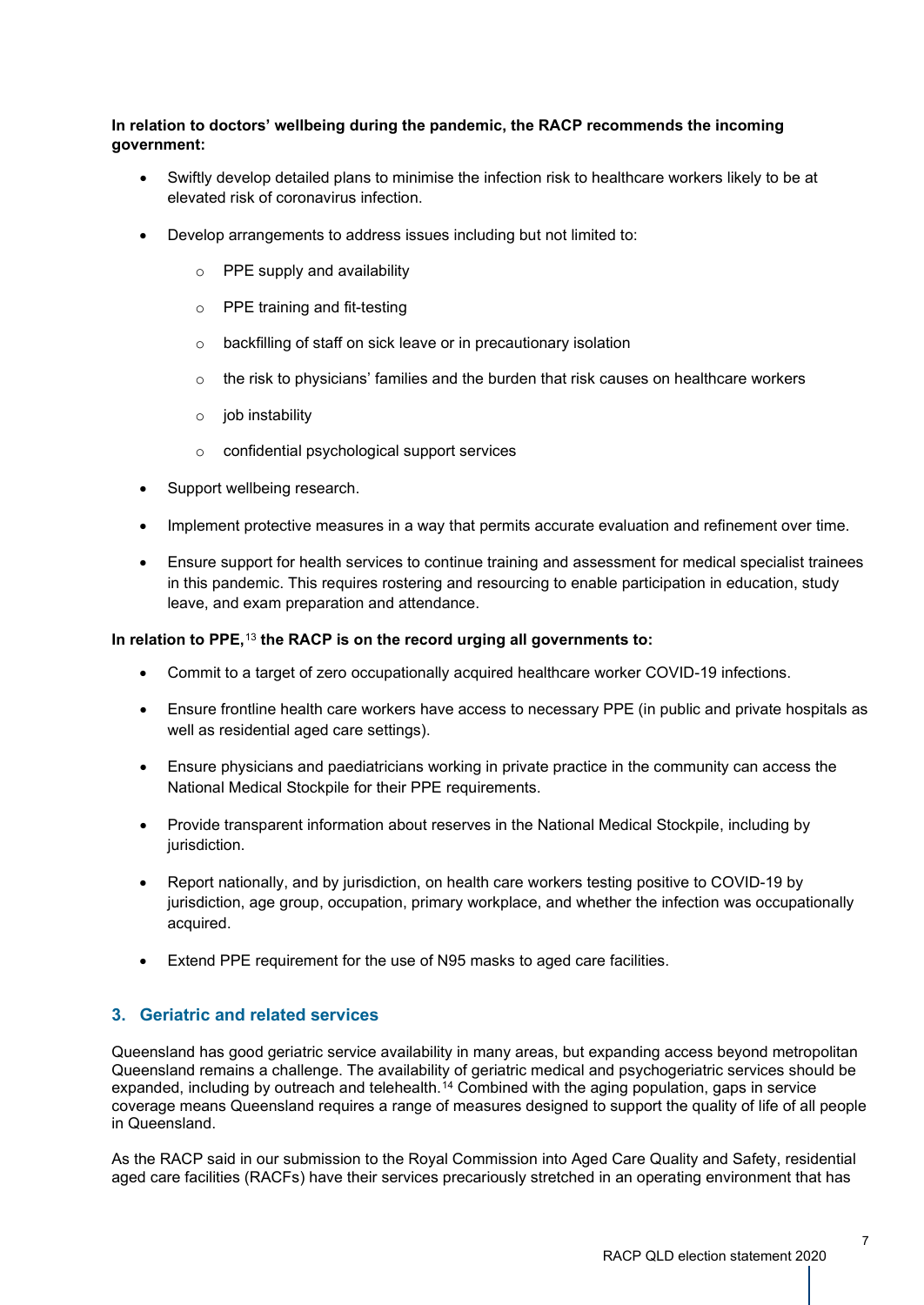seen state government funding reductions to other providers of related services. There is constant pressure to discharge patients from acute care facilities back to residential care, and the funding of residential care tends to underfund higher care patients. Moreover, the level of resources is too narrow given its span of responsibility across residential aged care. RACFs must currently provide the full breadth of highly specialised services to younger and older patients which include:

- Acting as a specialist dementia service managing the full range of 'difficult to manage' behaviours.
- Providing high quality medical and nursing care to older people with highly complex care needs.
- Administering hospice care for the dying, bearing in mind the average life expectancy in RACFs is just over two years, meaning that 30% of residents die each year. Most would like to die among family and friends, but RACFs often lack the physical environments or the trained staff to facilitate good end of life care.
- Delivering medical, nursing and behavioural management for younger people with brain injury and other neurodegenerative diseases.
- Being a mental health service for older people with chronic cognitive and psychogeriatric problems, given that at least 60% of residents have dementia, many of whom have challenging behaviours which cannot be managed in physically unsuitable environments by staff with very limited training.
- Providing a rehabilitation unit for people discharged from hospital with delirium or deconditioning resulting from acute illness. [15](#page-13-14)

Queensland should fund and facilitate the development of community situated services that promote healthy aging, such as community transport for older people, and should ensure adequate funding to build up community services for geriatric evaluation and home-based rehabilitation.

While we acknowledge that RACFs are predominately a Commonwealth responsibility, we see a role for Queensland in improving the interface between hospital and residential care sectors, especially with regard to people experiencing additional layers of complexity, such as commonly caused by mental illness; dementia; physical and/or mental disability; behavioural issues; and people requiring residential care facilities who are not yet in the age brackets for which aged care is normally designed.

We are concerned that some patients may remain in hospital for lack of appropriate accommodation or suitable disability or behavioural services – in some cases, for many months. Some people's discharge is delayed for non-clinical reasons; in other cases discharge occurs but to facilities that are suboptimal and not designed to meet the patient's needs. For example, it takes too long to provide post-hospital discharge care and accommodation for people who have intellectual disabilities with significant behavioural issues. These people end up spending prolonged periods in acute hospitals with large resources being required to ensure the safety of the person and other inpatients and staff.

Acknowledging the complex interplay of clinical decision-making, bureaucratic processes, and paucity of options, having people linger in acute care settings often serves the patients poorly, in addition to being a poor use of resource-intensive acute hospital services.

Queensland needs to provide or facilitate appropriate residential and care services to people under 65, including young and middle-aged adults, whose condition means they are currently accommodated in facilities not designed or suitable for them.

#### **The RACP calls on the incoming government to:**

- Commit to incorporating the recommendations of the Aged Care Royal Commission, where relevant and implementable by the Queensland government.
- Commit to developing a long-term statewide strategy for the provision of geriatric and related services in Queensland, mapped to need and estimated future need, covering hospital and community settings.
	- $\circ$  This should involve appropriate input from disability advocacy organisations, consumers, carers, medical specialists, other health and care professionals, and the Queensland Public Advocate.
	- This strategy should aim at the creation of a properly funded network of facilities and services, designed by consumers, people with a disability, geriatricians, psychiatrists, and other medical specialists (including psychiatrists), allied health practitioners, and other support professionals.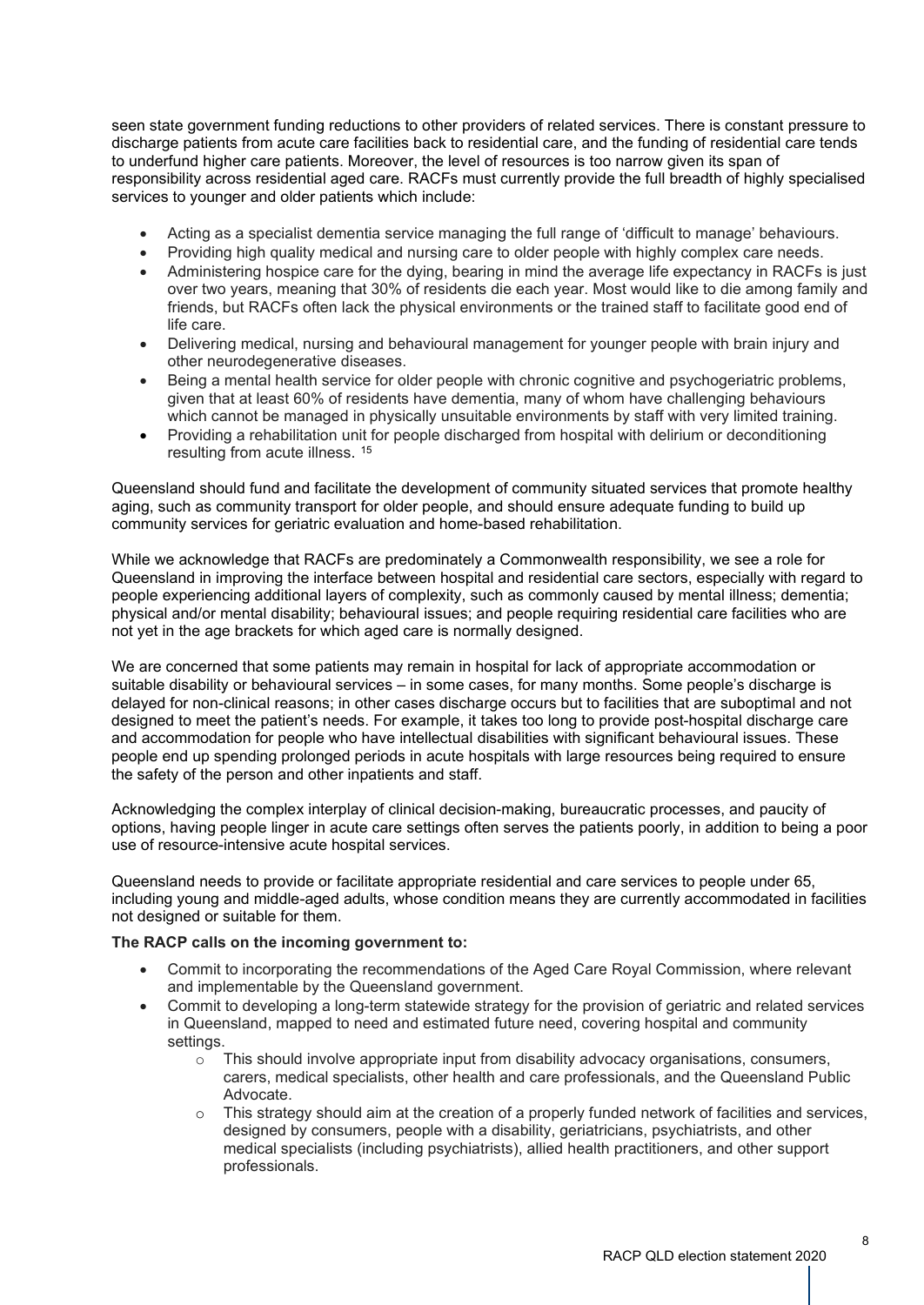- Support hospital based general medicine services where the bulk of acute medical care is carried out with inpatient frameworks for managing patients with Behaviours and Psychiatric Syndromes of Dementia.
- Ensure there is sufficient funding to meet the needs in ambulatory and community settings (including residential aged care facilities) for appropriately qualified palliative medicine, geriatric medicine and other physicians and advanced trainees.
- Fund and facilitate the development of community situated services that promote healthy aging, such as community transport for older people
- Ensure adequate funding to build up community services for geriatric evaluation and home-based rehabilitation.
- Commit to working with the Federal government to provide appropriate (and age-appropriate) accommodation and care services for non-geriatric patients, including addressing differing needs of:
	- o People with intellectual disabilities.
	- o People with dementia and related diseases.

## **4. Drug and alcohol strategy and services (including detox facilities), especially in regional areas**

Substance use disorders are a health issue, and governments should move away from the dominant paradigm of criminality as the means to deal with individuals who use alcohol and other drugs. The incoming government should instead adopt an increased focus on health and wellbeing to improve outcomes for individuals and communities more broadly.[16](#page-13-15)

## **Alcohol**

Despite ongoing and concerted advocacy from public health experts, including the RACP, alcohol remains one of the most harmful drugs in Australia and a leading contributor to disease. Alcohol is responsible for 4.6 percent of the total disease burden across Australia and is a factor in over 30 diseases and injuries.

While the prevalence of Fetal Alcohol Spectrum Disorders (FASD) in Queensland – and in Australia – is unknown, it is believed that nationally alcohol is the most common preventable cause of neurodevelopmental disability. Qualitative reporting shows that many children who had been exposed to prenatal alcohol are experiencing learning and emotional difficulties, and that a considerable number of affected young people are coming into contact with the juvenile justice system.<sup>[17](#page-13-16)</sup>

Alcohol-related harms create enormous social and economic costs to Australian society, with estimates putting the figure at between \$15 billion and \$36 billion annually.[18](#page-13-17) This is a cost of between \$604 and \$1450 per person per year.

The RACP's Alcohol Policy, developed jointly with the Royal Australian and New Zealand College of Psychiatry, provides an in-depth review of the evidence and provides recommendations on effective policies to reduce the harms of alcohol.<sup>[19](#page-13-18)</sup>

As well as addressing harmful consumption, the RACP is calling for an increase in the availability and range of treatment services for those with alcohol addiction.

Evidence shows that a coordinated public health approach to reducing alcohol consumption is required to comprehensively tackle the harms associated with alcohol – this must involve all levels of government. The incoming government must demonstrate leadership in pro-actively working across jurisdictions to help instigate and support a national approach to addressing drug and alcohol issues.

#### **Using price signals and targeted investment to amplify harm minimisation** Recommended actions:

• Introduce minimum unit pricing.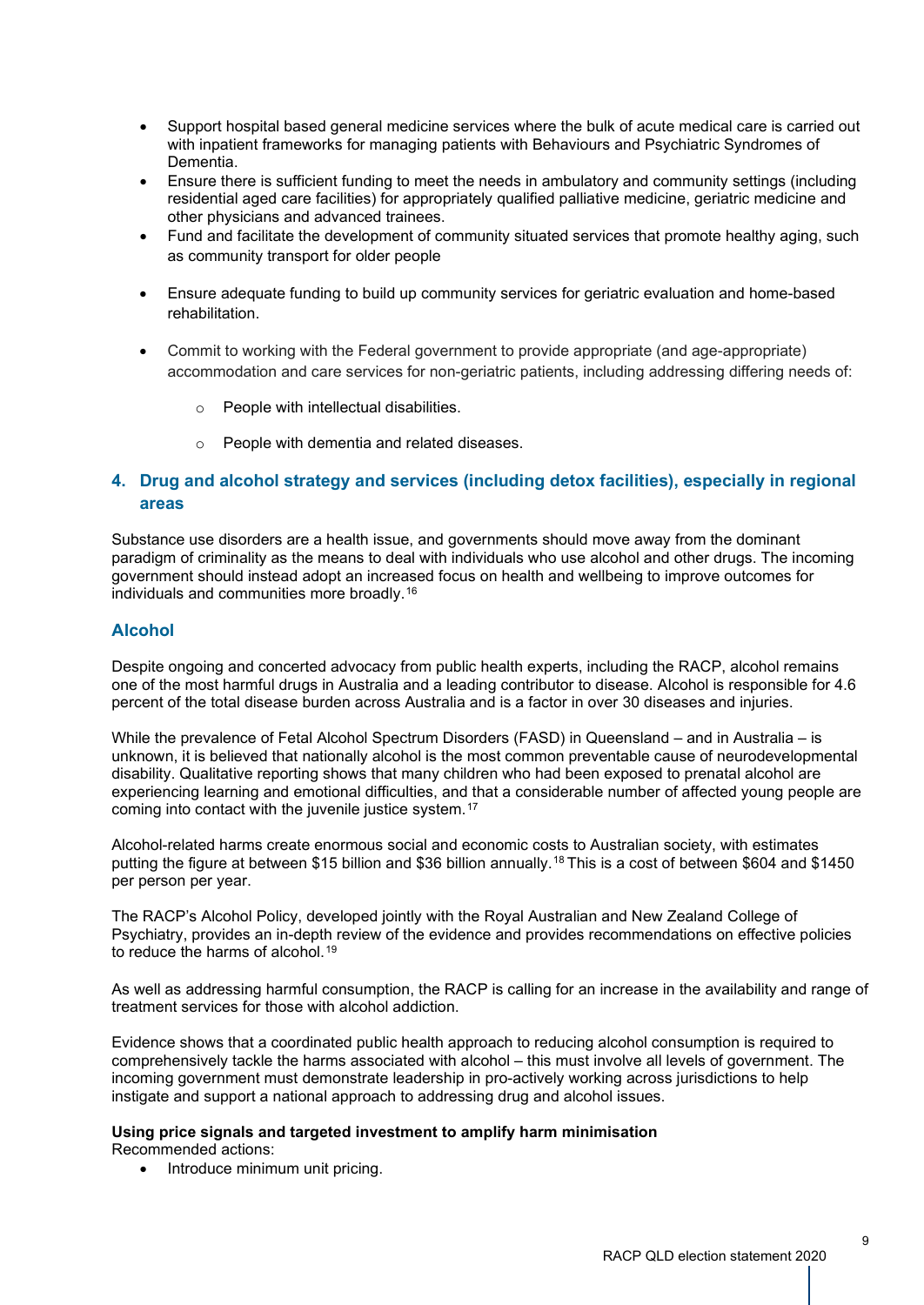- Invest in alcohol and other drug treatment sector reform through access to a multidisciplinary workforce and increasing workforce capacity through professional development, investment in physical infrastructure, addressing unmet demand for treatment and providing for a range of treatment models.
- Increase funding for prevention services to reduce the incidence of alcohol and other drug misuse.

#### **Improving data collection to ensure targeted and evidence-based policy** Recommended actions:

- Put in place appropriate infrastructure and data collection systems for alcohol-related medical consultations, ambulance call outs, emergency department presentations and hospital admissions, and for other key issues such as family violence.
	- Introduce a system for ongoing monitoring of alcohol-related harm, including harm to others, especially within the hospital sector, and for monitoring and analysis of assessments and diagnoses of FASD.

#### **Reducing the rates of FASD and other alcohol-related physical and psychological health outcomes connected to alcohol use in pregnancy and breastfeeding** Recommended actions:

- Educate communities, particularly high-risk communities, on the harms of alcohol use in pregnancy and breastfeeding.
- Support the national rollout of the warning labelling scheme for alcohol products in pregnancy.
- Ensure appropriate dissemination of the new national NHMRC quideline on alcohol use in pregnancy and breastfeeding (once finalised) to health professionals and the public and encourage health professionals to talk about alcohol consumption during pregnancy with women who are pregnant or seeking to fall pregnant.
- Provide routine screening and early interventions for women of reproductive age who use alcohol or have alcohol dependency.

## **Strengthening licensing provisions**

• Improve monitoring of and compliance with the existing and upcoming regulations for licensed venues and off-licence liquor sales premises, especially in relation to online sales and home delivery.

## **Drug and alcohol services**

Drug and alcohol services in Australia are chronically underfunded and consistently overstretched. This has been clearly shown by the work undertaken on the *Drug and Alcohol Service Planning Model* (DASP) and the *Drug and Alcohol Clinical Care and Prevention Project* (DACCP), developed by a project team with representation from Commonwealth and state governments, health care providers and consumers. These are valuable tools available to governments to determine the level of need for drug and alcohol treatment across Australia.

Every year approximately 200,000 Australians access drug and alcohol treatment. However, it is estimated that an *additional* 200,000 to 500,000 Australians annually are not able to access the treatment they need. Even on an economic analysis, increased treatment is a good investment: one estimate is that for every dollar invested in treatment for substance use disorder is associated with a monetary benefit to society of \$7, primarily because of reduced costs of crime and increased employment earnings.<sup>[20](#page-13-19)</sup>

Specific alcohol treatment services include helplines, detoxification, withdrawal management, and counselling delivered by government, non-government and private providers in a range of settings such as hospitals, general practices and residential programs.

The availability of drug and alcohol services can be made more equitable, bearing in mind geography, rurality, ability to meet out of pocket cost, and other factors. Noting that an appropriate mix of these (and other) services is needed to cover the range of patient needs, we recommend specifically that publicly available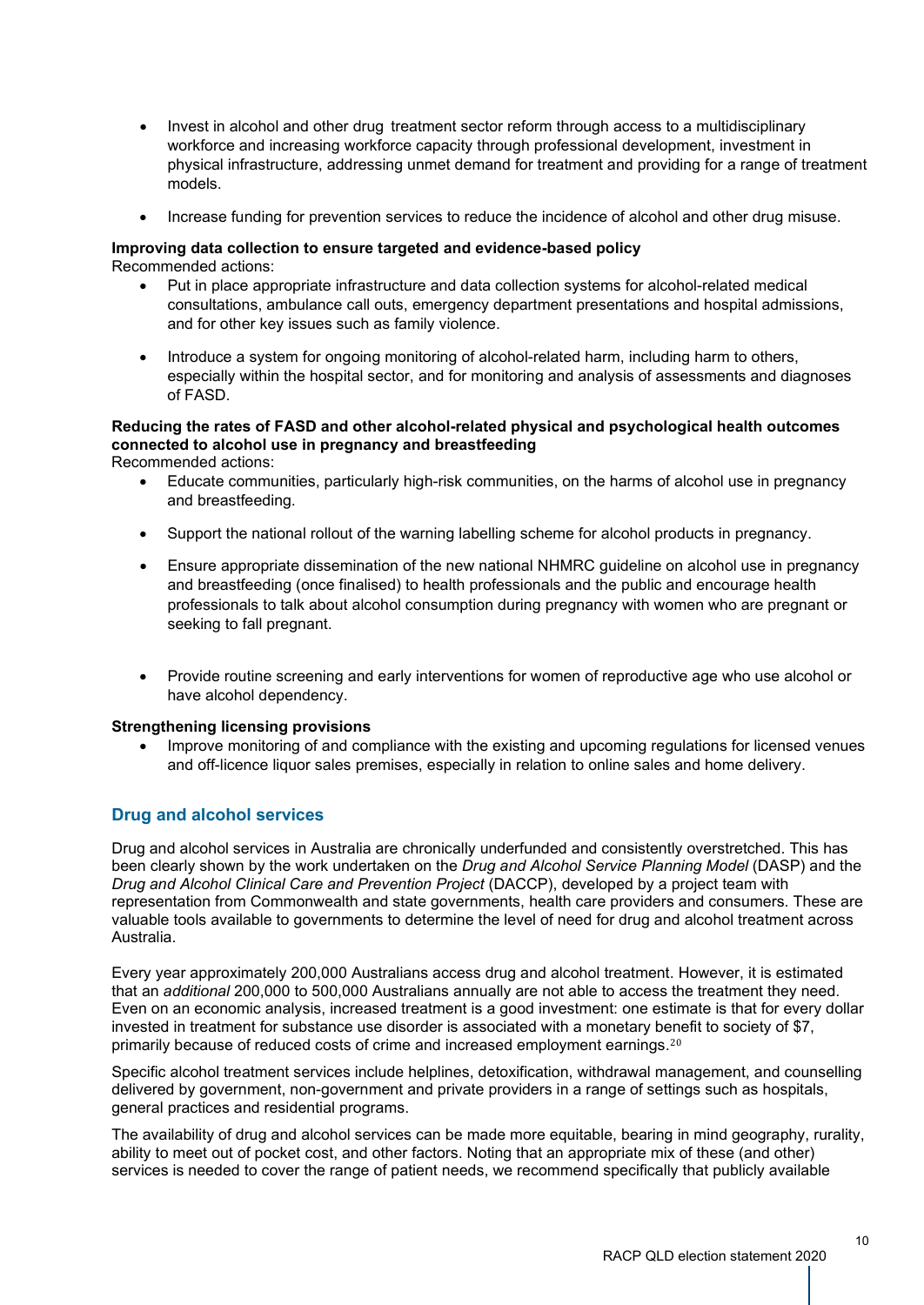detoxification beds need to be more accessible to people in Queensland. Currently, the Hospital Alcohol and Drug Service (HADS) is the only public specialist detox unit in the state, and is Brisbane-based. We recommend the allocation of funds (set-up and recurrent) to increase inpatient detoxification beds.

The RACP and its Australasian Chapter of Addiction Medicine support the principles of real-time prescription monitoring. However, we are concerned that due to the acute shortages of health professionals with the required expertise (especially Addiction Medicine Physicians), appropriate treatment will not be available for the cohort of individuals in need of them who will be identified through the introduction of QScript.

## **The incoming government should:**

- Increase funding for drug and alcohol treatment services, including supporting appropriate workforce development, to address the unmet need.
- Increase investment in prevention services to reduce the incidence of illicit drug use and alcohol use disorders.
- Invest in and support initiatives to reduce the inappropriate and harmful use of prescription drugs.
- Prioritise specialist addiction workforce development so that the availability of specialist treatment is commensurate with the identified need.
- Commit to exploring a pain-focused telehealth facility dedicated to supporting general practitioners in their management of rural pain patients, particularly those at risk from problematic use of opioid analgesics.

## **5. Raising the age of criminal responsibility**

The RACP, along with the Australian Medical Association<sup>[21](#page-13-20)</sup> and the Australian Indigenous Doctors' Association<sup>22</sup>, recommends that the minimum age of criminal responsibility be raised to at least 14 years of age in all Australian jurisdictions. It is inappropriate for 10 to 13 year olds to be in the youth justice system.

Children aged 10 to 13 years old in the youth justice system are physically and neurodevelopmentally vulnerable. Most children in the youth justice system have significant additional neurodevelopmental delays.

Children aged 10 to 13 years old in juvenile detention have higher rates of pre-existing psycho-social trauma which demands a different response to behavioural issues than older children.<sup>[23](#page-13-22)</sup>

A range of problematic behaviours in 10 to 13 year old age children that are currently criminal under existing Australian law are better understood as behaviours within the expected range in the typical neurodevelopment of 10 to 13 year olds with significant trauma histories (typically actions that reflect poor impulse control, poorly developed capacity to plan and foresee consequences such as minor shoplifting or accepting transport in a stolen vehicle).<sup>[24](#page-13-23)</sup>

Given the high rate of neurodevelopmental delay experienced by children in juvenile detention, including conditions such as Fetal Alcohol Spectrum Disorder (FASD) and delayed language development, these behaviours often reflect the developmental age of the child, which may be several years below their chronological age. Determining criminal responsibility on the basis of a chronological age is inappropriate for children who may have a much lower developmental age due to a number of medical and developmental conditions.

Young children who exhibit problematic behaviour as a result of their neurodevelopmental conditions, and their families, need appropriate healthcare and protection. Involvement in the youth justice system is not an appropriate response to addressing problematic behaviour that stems from these conditions. It further damages and disadvantages already traumatised and vulnerable children.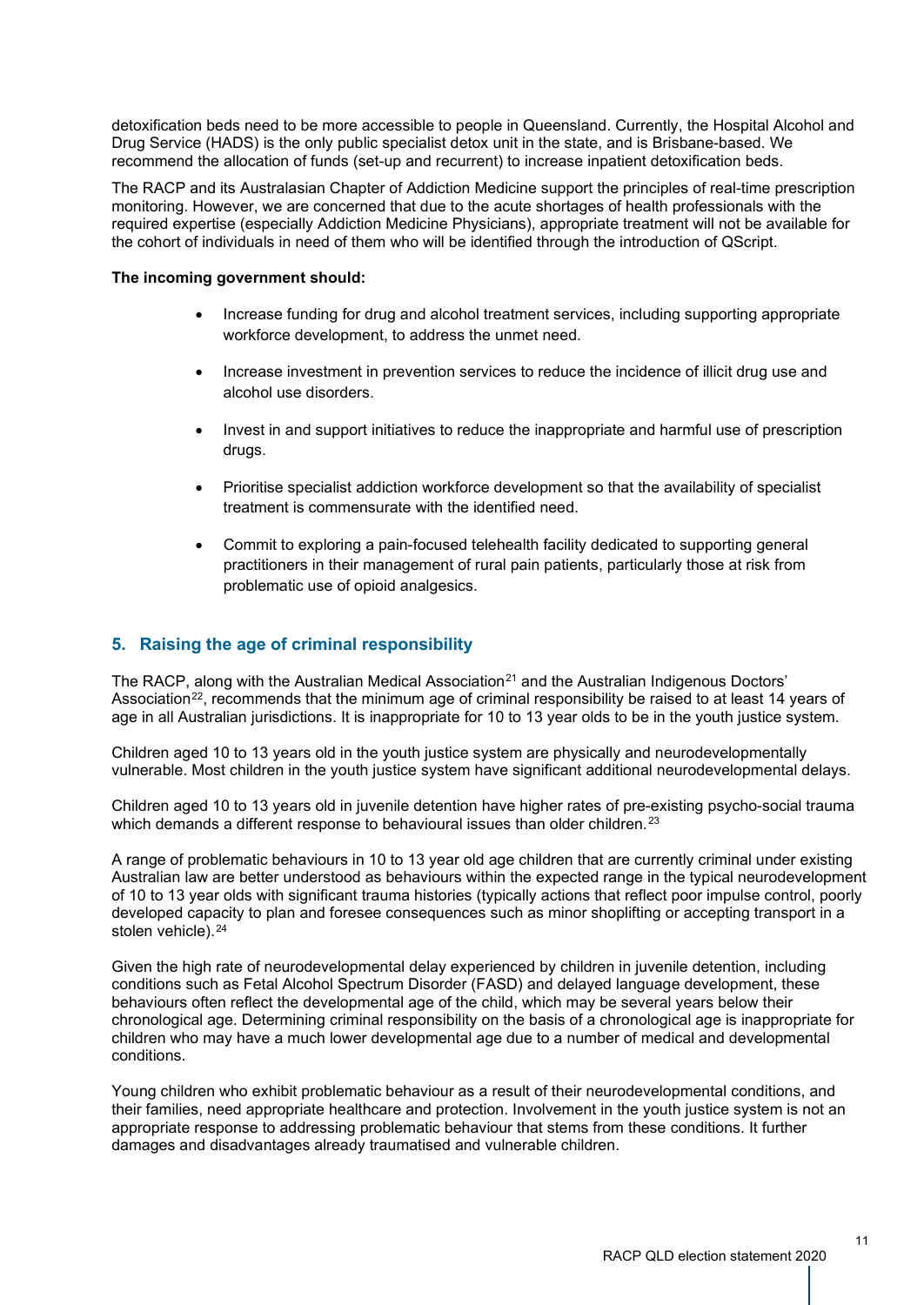The RACP position statement on the Health and Wellbeing of [Incarcerated](https://www.racp.edu.au/docs/default-source/advocacy-library/the-health-and-wellbeing-on-incarcerated-adolescents.pdf) Adolescents provides further detail on the health issues of young people in contact with the criminal justice system.

#### **The incoming government should:**

- Raise the minimum age of criminal responsibility to 14.
- Support raising the age at meetings of the Council of Attorneys General.
- Commit to reducing the high rates of incarceration of Indigenous young people.
- Commit to housing zero young people in adult facilities, both before and after the age of criminal responsibility is raised.

## **6. Urgent action to address accelerated silicosis**

Silicosis, or fibrosis of the lungs due to inhalation of crystalline silica dust at work, is a disease that was thought to be declining in Australia until recent years. However, there has been a concerning resurgence in cases of accelerated silicosis in Queensland which has resulted in young workers developing severe progressive lung disease and disablement.

While silicosis is not a new disease, the information that has already been collected on the accelerated silicosis epidemic that has emerged since 2018 indicates that this new form of the disease is different. It develops with a lower level of exposure to silica dust; progresses much more rapidly; and is frequently much more severe than previously reported cases of silicosis.

Use of artificial stone is widespread throughout Australia. The accelerated silicosis cases have been identified in workers and stonemasons using artificial stone (also known as engineered, reconstituted or manufactured stone, and quartz conglomerate), which contains very high levels (often at least 90%) of crystalline silica. Engineered stone is used to make bench tops in kitchens, bathrooms and laundries, often in new developments during the housing boom. Due to the rapidly progressive nature of this type of silicosis, there is a high burden of disablement and distress and no effective treatment.

We welcome the significant steps the Queensland Government has taken to tackle this epidemic of accelerated silicosis amongst engineered stone workers, including a commitment to the National Dust Disease Taskforce, the implementation of a comprehensive health screening program for workers exposed to respirable crystalline silica, compliance auditing of workplaces, a legally enforceable "Code of Practice" for "Managing respirable crystalline silica dust exposure in the stone benchtop industry," and mandatory reporting once a dust lung disease is diagnosed.

We commend the Queensland Government's Office of Industrial Relations (OIR) for the development of the OIR Guideline to assist clinicians who are assessing workers exposed to silica dust generated from engineered stone. This guideline was developed in consultation with the Practitioner Reference Group which includes representation from the RACP's Australasian Faculty of Occupational and Environmental Medicine (AFOEM) and the Thoracic Society of Australia and New Zealand (TSANZ) as well as other medical specialist groups.

There are potential major costs to public hospitals arising from the management of this preventable disease. These diseases are difficult to diagnose and require expert respiratory diagnostic services and surgical expertise for lung biopsy. The cost of lung transplantation is borne by state and territory governments, albeit partially federally funded through the COAG Agreements, as are the significant disability and medical costs. Consequently, prevention and identification of silicosis in its early stages will likely reduce demands on the public hospital system.

This situation requires a national response centred around the urgent establishment of a national occupational lung diseases registry to map cases in similar industries across Queensland, as well as action from state and territory governments nationwide.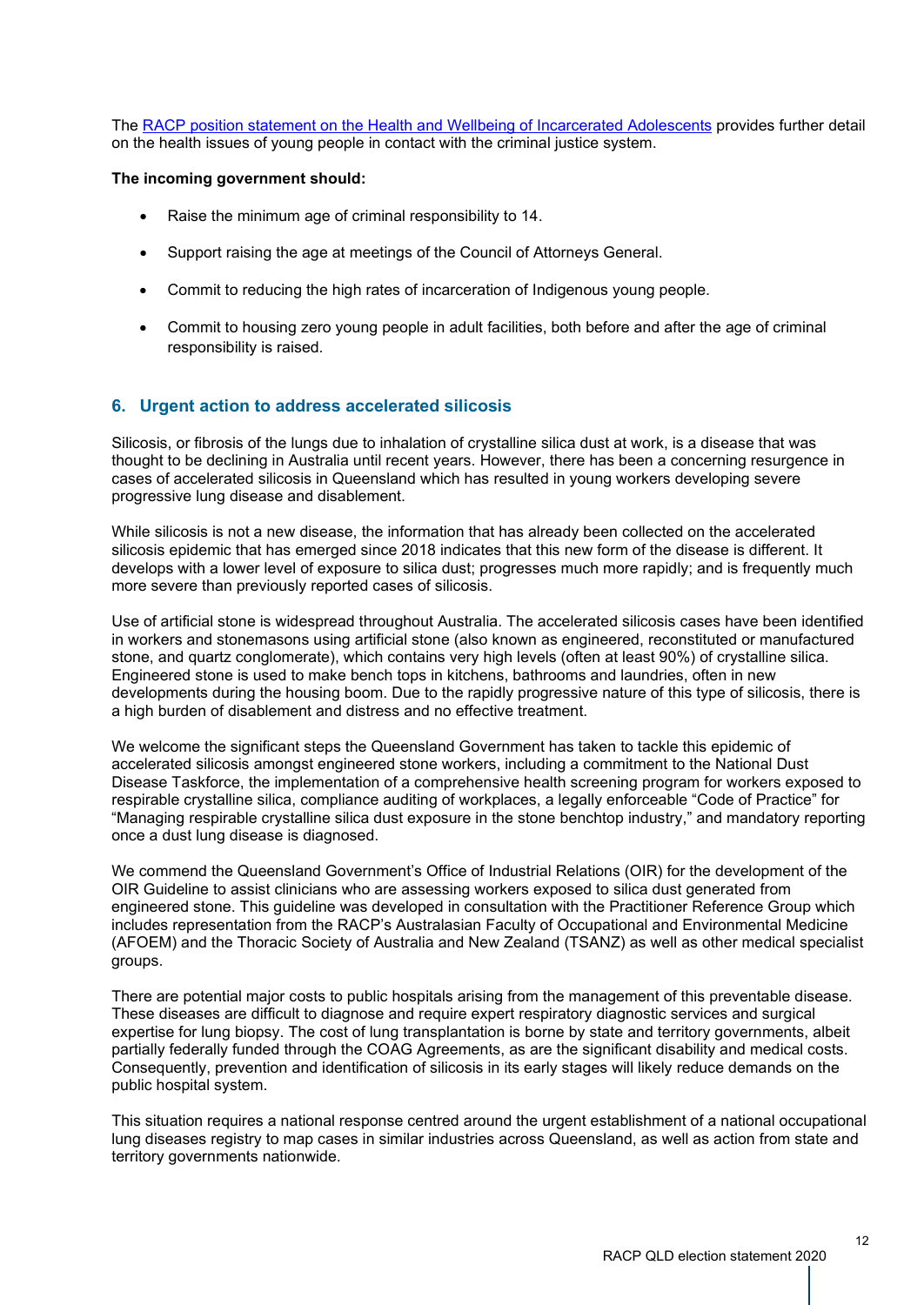## **The RACP calls on the incoming Queensland government to:**

- Continue to enforce the prohibition on uncontrolled dry cutting techniques.
- Collaborate with the Federal and other state and territory Governments as this is a national problem. An effective response requires the collaboration of all stakeholders.
- Establish the best possible disease notification and data and information systems to provide the necessary information about Queensland cases in a national registry.
- Ensure these systems are designed and continue to operate robustly, with advice from all relevant medical and health professionals involved in the diagnosis and treatment of accelerated silicosis, including occupational and respiratory physicians, radiologists, and occupational hygienists.
- Initiate appropriately scaled public and industry-specific education/awareness campaigns, informed by the best evidence about how they can affect industry behaviour and worker safety.

## **The Way Forward**

High quality and local training of junior doctors, including physician trainees, is crucial to ensuring the availability of a competent specialist workforce to meet current and future healthcare needs.

The incoming government must be cognisant of, support, and value the contribution made by physicians to training junior doctors within the Queensland health system. Direct clinical care is the ultimate role of most specialist medical practitioners, but their duties to that end include indispensable non-clinical activities such as supervision, research, mentoring, and management.

**The incoming government should** acknowledge that these activities constitute an essential investment in Queensland's future specialist workforce, including in specialties with relatively few practitioners in the state, and:

- Recognise that the training of physicians is an integral part of the delivery of healthcare services, and commit to services having adequate physical resources and sufficient protected time for teaching, supervision, and research.
- Support the health and wellbeing of physicians and physician trainees, and collaborate with sector partners in improving training environments and medical professional culture.
- Continue to work with the Commonwealth and other states and territories in undertaking workforce planning.
- Ensure that any post-election new directions in clinical workforce are only developed and implemented with appropriate consultation with, and appropriate input and leadership from, physicians and the RACP.

The RACP calls on all political parties and candidates to make a commitment to the health of all people in Queensland extending beyond the election cycle, and to engage and work with key health stakeholders to deliver effective evidence-based and expert-informed health policies. Foundational to this is adequate time for consultation, which we have not always been given.

Developing relationships with government in support of RACP advocacy priorities is both a commitment of the RACP Board<sup>[25](#page-13-24)</sup> and a priority for the Queensland Regional Committee.

We therefore look forward to working collaboratively with the incoming government, as well as all successful candidates, to improve the health of all people in Queensland.

To provide us with a response to these election priorities or to seek more information about the RACP and the Queensland Regional Committee, please contact Ms Tracey Handley, Senior Executive Officer, by emailing [RACPQLD@racp.edu.au.](mailto:RACPQLD@racp.edu.au)